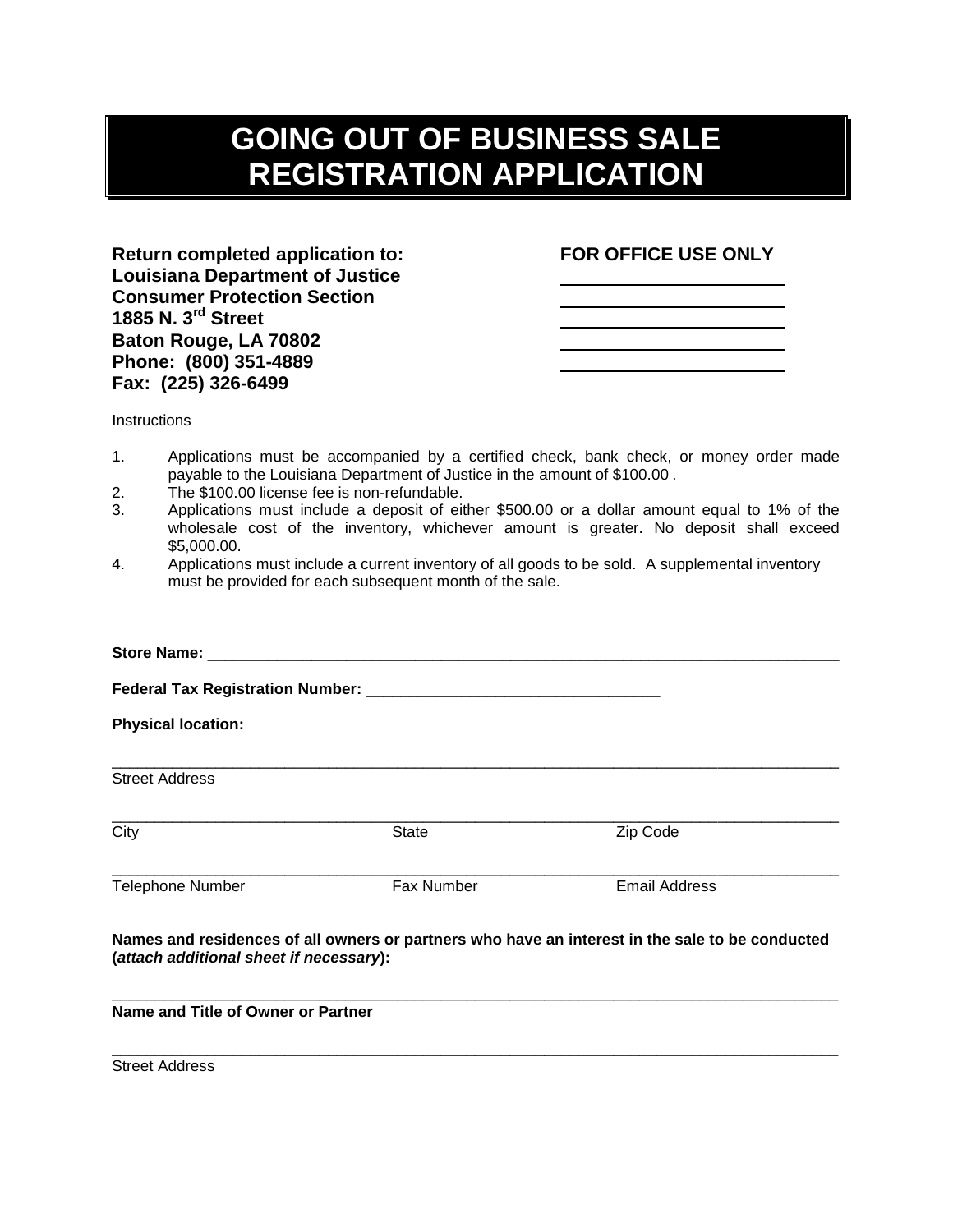| City                               | <b>State</b>                                                                         | Zip Code                                                                                                                                                                           |
|------------------------------------|--------------------------------------------------------------------------------------|------------------------------------------------------------------------------------------------------------------------------------------------------------------------------------|
| <b>Telephone Number</b>            | Fax Number                                                                           | <b>Email Address</b>                                                                                                                                                               |
| Name and Title of Owner or Partner |                                                                                      |                                                                                                                                                                                    |
| <b>Street Address</b>              |                                                                                      |                                                                                                                                                                                    |
| City                               | <b>State</b>                                                                         | Zip Code                                                                                                                                                                           |
| <b>Telephone Number</b>            | Fax Number                                                                           | <b>Email Address</b>                                                                                                                                                               |
|                                    | Is applicant the owner of the merchandise to be sold at sale? If no, please explain. |                                                                                                                                                                                    |
|                                    |                                                                                      |                                                                                                                                                                                    |
|                                    |                                                                                      |                                                                                                                                                                                    |
| sheet if necessary)?               |                                                                                      | Type of business for which license is requested: _______________________________<br>Did you purchase any merchandise or the business specifically for this sale (attach additional |
|                                    |                                                                                      | State any and all advertising formats to be employed: (newspaper, periodical, radio, television,                                                                                   |
| signage, or other publication).    |                                                                                      |                                                                                                                                                                                    |
|                                    |                                                                                      |                                                                                                                                                                                    |
|                                    |                                                                                      |                                                                                                                                                                                    |
|                                    |                                                                                      | Specify the dates the sale is to be conducted (not to exceed 90 days). <u>___________________</u>                                                                                  |
|                                    | Is the applicant using a promoter for this sale? If yes, list the following:         |                                                                                                                                                                                    |
| Name of promotor                   |                                                                                      |                                                                                                                                                                                    |
| <b>Street Address</b>              |                                                                                      |                                                                                                                                                                                    |